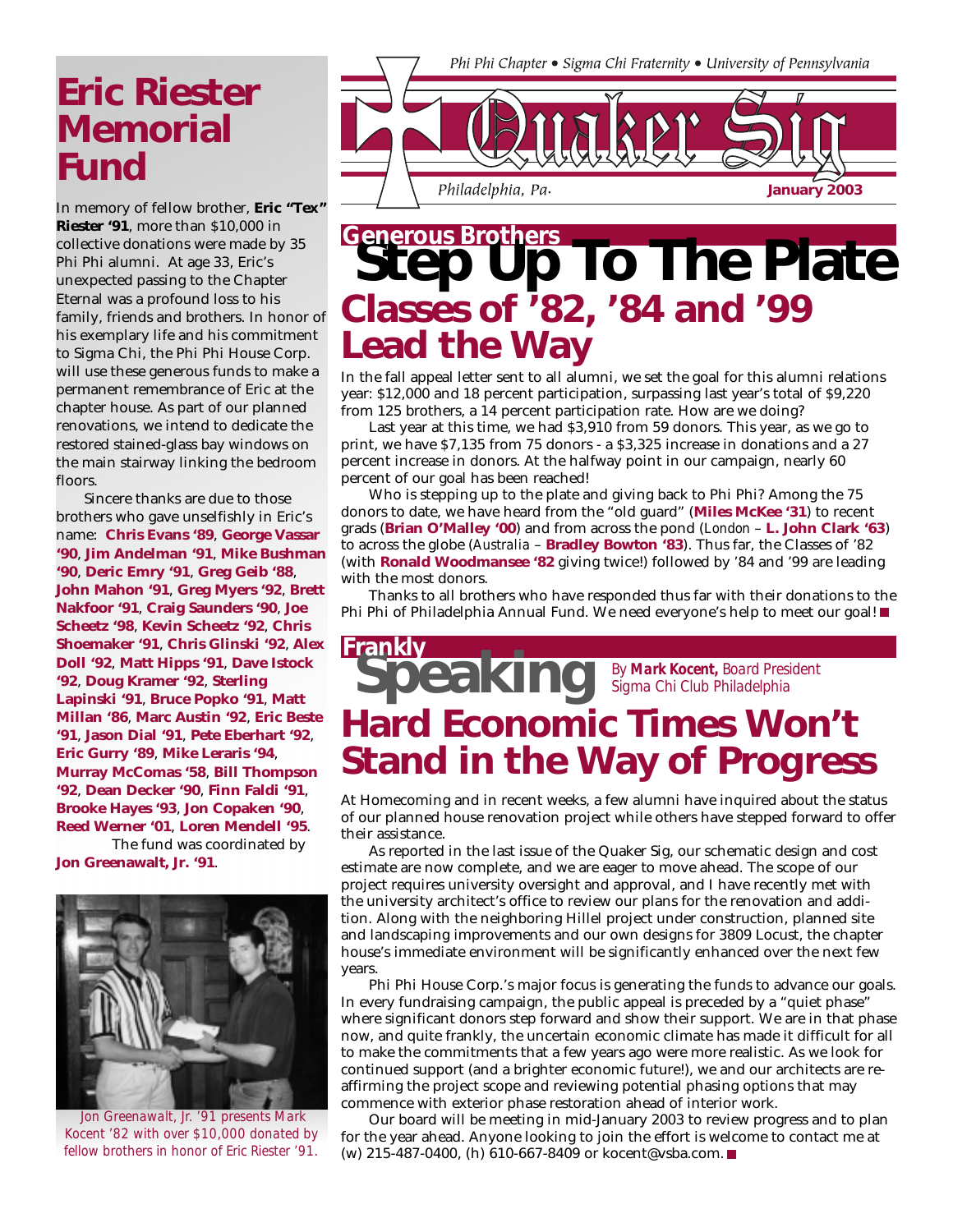## **Chapter Officers**

Serving Office in Fall 2002

- Consul: **John E. Hession '03** Fayetteville, NY
- Pro Consul: **Christopher Smith '03** New Haven, CT
- Quaestor: **Matthew Scattarella '03** Minneapolis, MN
- Annotator: **Drew Crockett '05** Philadelphia, PA
- Magister: **Ryan Ly '03** New York, NY
- Social Chairmen: **Michael Rogers '03** Chevy Chase, MD

**Mathew Haefner** Buffalo, NY '04

- Kustos: **Dan Tyrrell '05** Essex Fells, NJ
- Steward: **Andrew Trout '04** Carney's Point, NJ
- Philanthropy Chairman: **Sangeen Zeb '04** Omaha, Nebraska
- House Manager: **Ade Bakare '03** Harrisburg, PA
- Derby Days Chairman: **John Hession '03** Fayetteville, NY
- Chapter Editor: **Ryan Ly '04** New York, NY
- New Member Educators: **Jack Meyers '04** Philadelphia, PA

**Andrew Little '04** Omaha, Nebraska

Newly Elected for Spring 2003

- Consul: **Andrew Little '04**
- Pro Consul: **Sangeen Zeb '04**
- Questor: **Paul Henry '04**
- House Manager: **Scott Brown '05**
- Rush Chairs: **John Walsh '04 Matt Haefner '04**
- Magister (for 2004): **Matt Haefner '04**

# **Report Chapter** *By John Hession '03, Consul* **Alumni Play Key Role in Fall Semester Activities**

Phi Phi Chapter's fall semester has involved alumni in many roles.

During the last week of September and for the second consecutive year, a group of eight selected Brothers participated in the Phi Phi Chapter Leadership Development Project, organized and led by **Jon Greenawalt, Sr. '61**. The purpose of the LDP is to develop the brothers' grasp of leadership and to serve as a tool in strengthening the direction of the chapter. This year, the team made extraordinary progress in discovering their leadership potential and focusing on their individual PLVs, or personal life visions. Also attending this year's retreat was

**Carlos Kearns**, a fellow Sig from George Washington University; **MarcLambright '93**, a fellow Sig from Penn State University; and **Mike Axt**, who is a fellow Sig and Balfour Graduate Fellow from Stanford University. As an added bonus, **Murray McComas '58** was able to join us on Sunday morning as we wrapped up the threeday workshop.

Taking a step back, this past summer's Balfour Leadership Training Workshop was hosted by Murray State University. Although the surroundings were a distinct change from Locust Walk, the Phi Phi group felt right at home among the 1,200 Sigs from throughout North America. The core sessions of the workshop dealt with such subjects as the basic teachings of the fraternity, effective



*The LDP team poses for a picture on the final day of the workshop. Pictured from left top to right top: Mark Lambright '93, Drew Crockett '05, Sangeen Zeb '04, Scott Brown '05, Andrew Little '04, and Jon Greenawalt Sr. '61. Bottom left to bottom right: Matt Scattarella '03, John Hession '03, Chris Smith '03, and Ade Bakare '03.*



 *The Phi Phi crew pose for a picture with past Grand Consul Murray McComas '58 and Balfour Leadership Training Workshop keynote speaker, Andy Cooley '94. From left to right: McComas, Zack Dietch '04, Dean Tallant '03, John Hession '03, and Cooley (University of Utah '94)*

communication, and quantitative goal setting. Of the many impressive talks lined up for the threeday workshop, most notable was a speech given by **Andy Cooley '94**. Andy spoke of several significant experiences that truly defined how being a Sigma Chi has changed his life. His words were both well delivered and inspirational.

As previously mentioned, the Phi Phi Chapter is fortunate enough to have been assigned its own Balfour Fellow for the 2002-2003 academic year. Mike Axt is an engineering graduate out of Stanford and is currently working toward his MBA at the Wharton School. Thus far, Mike has supported our chapter through his participation in the LDP and in his attendance at chapter meetings. Mike's focus this year will be career counseling

> for upperclassmen and scholarship for the younger guys.

The dedication of Jon M. Huntsman Hall in October was another great event this semester. **Murray McComas '58**, **D.A. McComas '97**, and myself had the honor to join Mr. Huntsman along with friends, family and university officials at a prededication gala. Mr. Huntsman's generous contribution to the Wharton School is a shining example of living our "Charge," and to his dedication to the advancement of the university as well as other philanthropic endeavors.

Phi Phi looks forward to closing out another successful fall semester and moving into the spring with an enthusiastic new pledge class.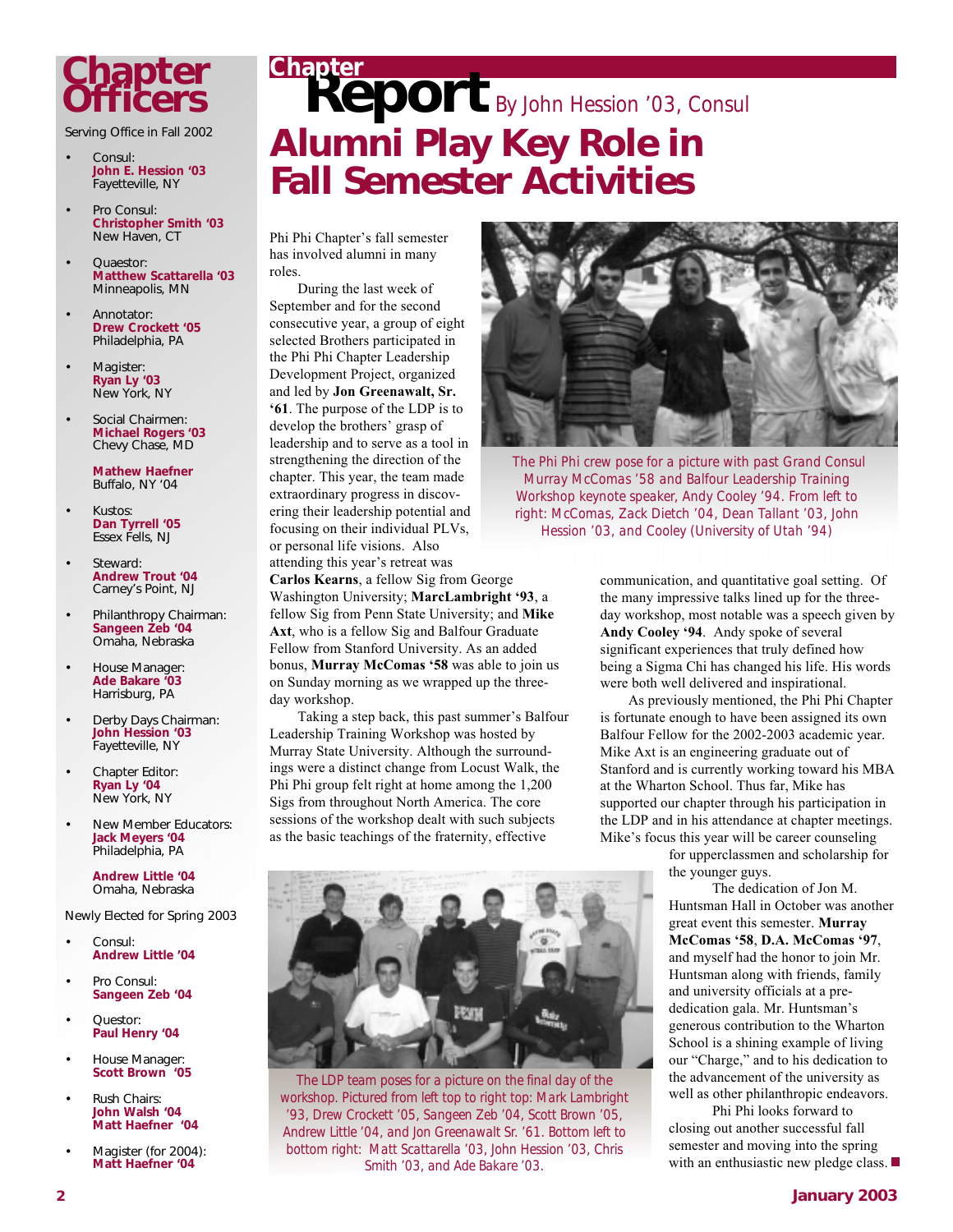# **Philanthropy Chapter Halloween Carnival Shows Kids a Scary Good Time**

Our main philanthropic event for the fall semester, our annual Haunted House and Halloween Carnival, was held Saturday, Oct. 26, at the Sigma Chi house on 3809 Locust Walk. The event is designed to give local children from the West Philadelphia area and their families a chance to come to the university and spend the day together in a fun-filled environment. This year, we had a great turnout and hosted more than 50 children, who were mostly students from the Lea School at 47th and Locust.

The main dining room of the house was transformed into a carnival with face-painting, candy and music provided by the generous sisters of Kappa Alpha Theta and Tri-Delta. The entire basement and cold room of the house were transformed into a very spooky haunted house, which boasted

### Share Your Wisdom and Experiences ...

We hope you are proud of the progress and the direction of the undergraduate chapter during the past few years. Our accomplishments are even greater when alumni share with us the wisdom and experience you have gained since graduation. You have learned tremendous lessons that can't be taught in school. As our alumni, we hope you are willing to continue to contribute to and participate in our success as individuals, and the success of our chapter. Please consider sharing your life experience in one of the following ways:

- *Career Counseling for undergraduates via phone/ e-mail/one-on-one*
- *Participation in one of our weekly chapter meetings*
- *Fireside chat with the pledges during the pledge process*
- *Participation in next fall's Leadership Training Work shop*

Your participation in any of these activities is greatly appreciated by the brothers of Phi Phi. If interested, please contact:

SI CA

*John E. Hession '03, Consul Phi Phi Sigma Chi 3809 Locust Walk Philadelphia, PA 19104 or e-mail jhession@seas.upenn.edu*

or

*Andrew Little '04, Consul-elect, e-mail alittle@wharton.upenn.edu* tons of props, scary stories and monsters, as well as a smoke machine! **Brothers** seemed to



*Phi Phi Nate Bagniachi '05 poses with a sister from Tri Delta and few scary monsters.*

really enjoy giving the kids a good scare, and the kids seemed very appreciative as well (they returned again and again to wait in line for a second run through the haunted house). The parents were also very grateful for our efforts to entertain their children, and the chance to spend time with them.

## **Alumni Welcome Chapter Welcomes Brothers Home**

In accordance with tradition at the Phi Phi Chapter, we experienced yet another successful Homecoming over the weekend of Nov. 1-3.

Nearly 100 alums were on hand to visit with current brothers, who welcomed them for a chapter meeting, a cocktail party, a pre-football game brunch and a dinner party to wrap up the festivities.

Alums returned to 3809 Locust Walk for yet another year, bringing wives and families in tow. With a group spanning nearly 50 years (brothers from the Class of 1953 as well as 2002 were in attendence), the tradition of alumni involvement in house matters and functions was perpetuated.

Among alums in attendance were former Grand Consul **Murray McComas '58** and his son **D.A. '97**, **Jon Greenawalt '61** and his son **Jon Jr. '91**, and **Morris Nunes '70**. Many recent alums made it to the festivities, some coming from as far away as California!

The weekend's events, planned by Alumni Chair **Allan Haldeman '04**, Consul **John Hession '03**, and Epsilon alum **Carlos Kearns**, were highlighted by the festivities on Saturday night, Nov. 2. Current brothers and alums alike celebrated Penn's victories over Brown on the football and soccer fields with an excellent catered dinner at the chapter house.

This year's Homecoming was quite a success, and we hope that next year we are able to welcome even more Sigs, as we continue to celebrate our chapter's 128-year history and ensure its success for years to come.